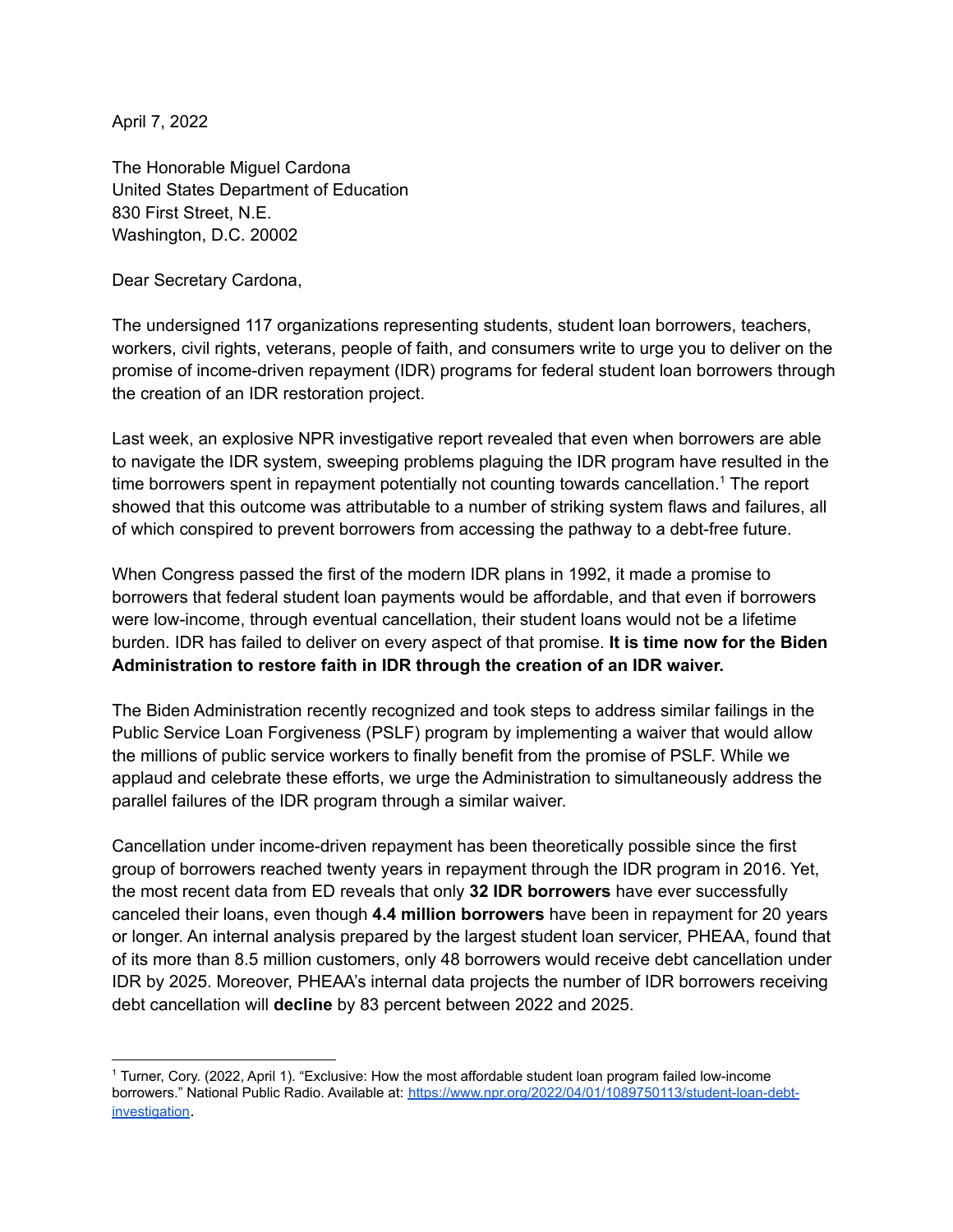The shockingly low rate of cancellation is emblematic of ED's failure to deliver the relief Congress intended when it passed the statutes enabling the creation of these IDR programs. While they were intended to ease the burden of student debt on borrowers, IDR plans are notoriously difficult to navigate, both because of the administrative hurdles of the program and rampant servicer misconduct. To receive debt cancellation under IDR, student loan borrowers must enroll in one of the several IDR options and remain in that plan for decades. To enroll, borrowers must first know about the program, determine which plan suits their needs, submit a litany of paperwork and documentation, and then repeat this process annually for more than two decades. A September 2021 SBPC report, "Driving Into a Dead End: Why IDR Has Failed Millions with Decades-Old Debt" suggests that about half of borrowers using REPAYE—the largest IDR plan—fail to persist in the program on a year-to-year basis.

As the recent [settlement](https://protectborrowers.org/student-borrower-protection-center-statement-on-navients-settlement-with-39-states-cancelling-1-7-billion-in-predatory-private-student-loans/) between 39 states attorneys general and Navient demonstrates, servicers have consistently engaged in a variety of abusive practices and that servicers make many errors that have long-term negative consequences for borrowers. As a result, many borrowers are unable to meet annual deadlines or simply forego the very plans that could help them repay their loans successfully.

As with so many aspects of the student loan system, the failure of IDR disproportionately harms Black borrowers. The Education Trust recently published a study based on a nationwide survey of nearly 1,300 Black borrowers and in-depth interviews with 100 Black borrowers. It found that IDR plans are not easing the student debt crisis for Black borrowers; even default rates remain high, despite the availability of these plans. In short, a program created to help the most vulnerable borrowers has failed to do so on all levels. An IDR waiver is necessary to help rectify past harms done, as student loan borrowers—and, in particular, low-income borrowers and borrowers of color—have been burdened by failures in IDR program administration that created undue financial hardship.

An IDR waiver is essential to restore the broken promise of IDR. As more described in the [whitepaper](https://protectborrowers.org/wp-content/uploads/2022/01/Final-SBPC-NCLC-CRL-IDR-Waiver-Proposal.pdf) by the Student Borrower Protection Center, National Consumer Law Center, and Center for Responsible Lending, and IDR waiver should:

- 1. **On a retroactive basis, count all months since the borrower entered repayment following their grace period as qualifying months towards loan forgiveness**, regardless of which repayment plan the borrower was in, whether they were in forbearance, and whether they were in default.
- 2. **Provide relief automatically.** All of the data that the Department of Education needs in order to implement the IDR Waiver is readily available through NSLDS. Borrowers should not need to affirmatively apply for this relief.
- 3. **Ensure that all federal loan borrowers, regardless of loan program, have access to the IDR Waiver**. While FFEL and Perkins loans borrowers could be eligible for IDR, so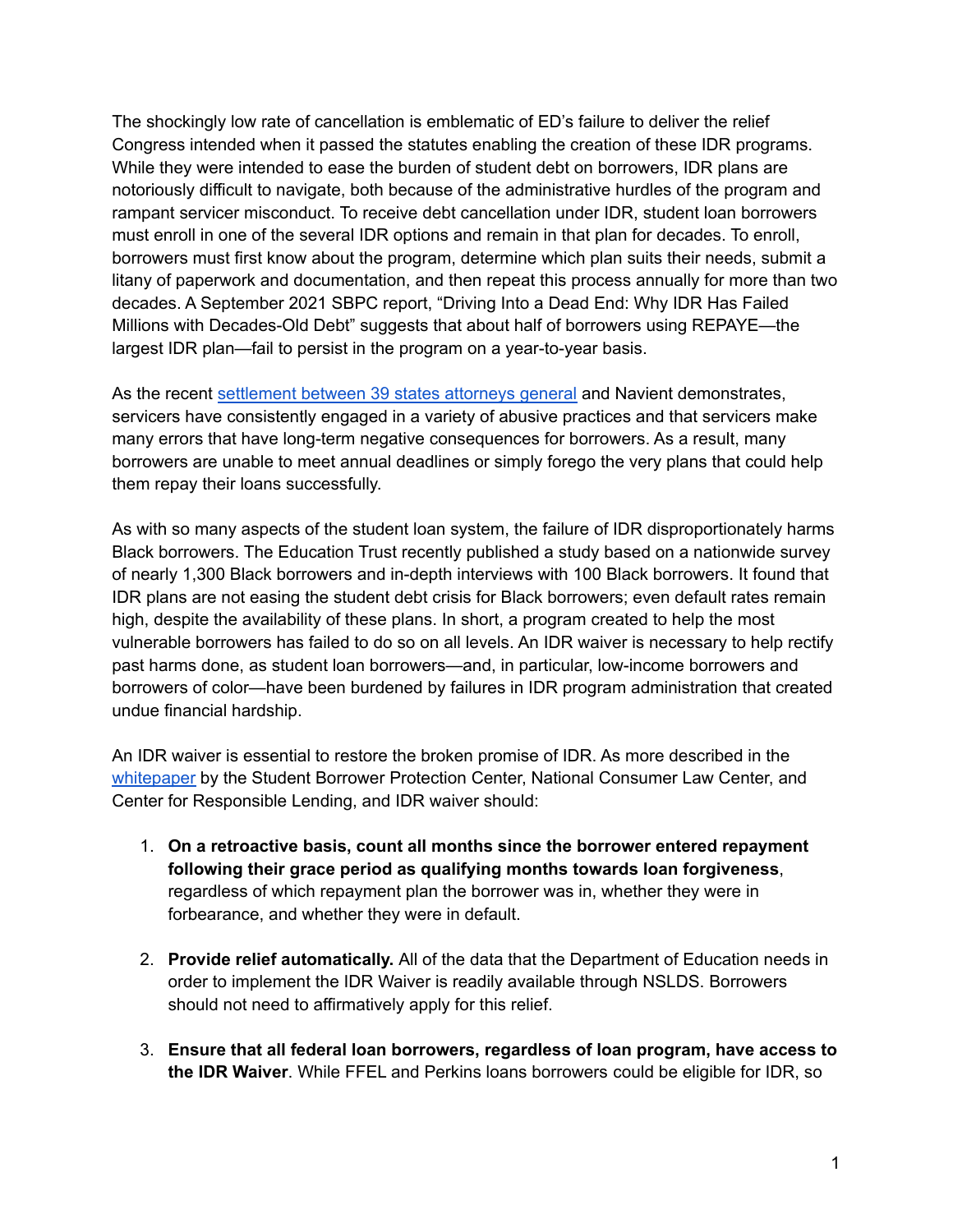many borrowers were not properly advised and so have failed to benefit. The IDR waiver must apply to these borrowers who have been left behind.

We appreciate your careful consideration of these comments and look forward to further discussion with you. Please feel free to contact Persis Yu at [persis@protectborrowers.org](mailto:persis@protectborrowers.org) for any future follow up.

Sincerely,

Student Borrower Protection Center Center for Responsible Lending National Consumer Law Center (on behalf of its low-income clients) 1000 Women Strong Accountable.US African American Ministers In Action Alaska PIRG Albuquerque Mennonite Church Alliance for Youth Action American Association of University Professors (AAUP) American Association of Veterinary Medical Colleges American Federation of State, County and Municipal Employees (AFSCME) American Federation of Teachers (AFT) American Library Association Americans for Financial Reform Education Fund Association of Latino Administrators and Superintendents (ALAS) Association of Young Americans (AYA) Autistic Self Advocacy Network California Association of Nonprofits Center for American Progress Center for Economic Integrity Center for Law and Social Policy (CLASP) Center for LGBTQ Economic Advancement & Research (CLEAR) CFPB Union NTEU 335 Clearinghouse on Women's Issues Coalition on Human Needs Community Legal Services of Philadelphia Community Service Society of New York Consumer Action Consumer Federation of America Consumer Federation of California Consumer Reports Cooperative Baptist Fellowship of Texas Council on Social Work Education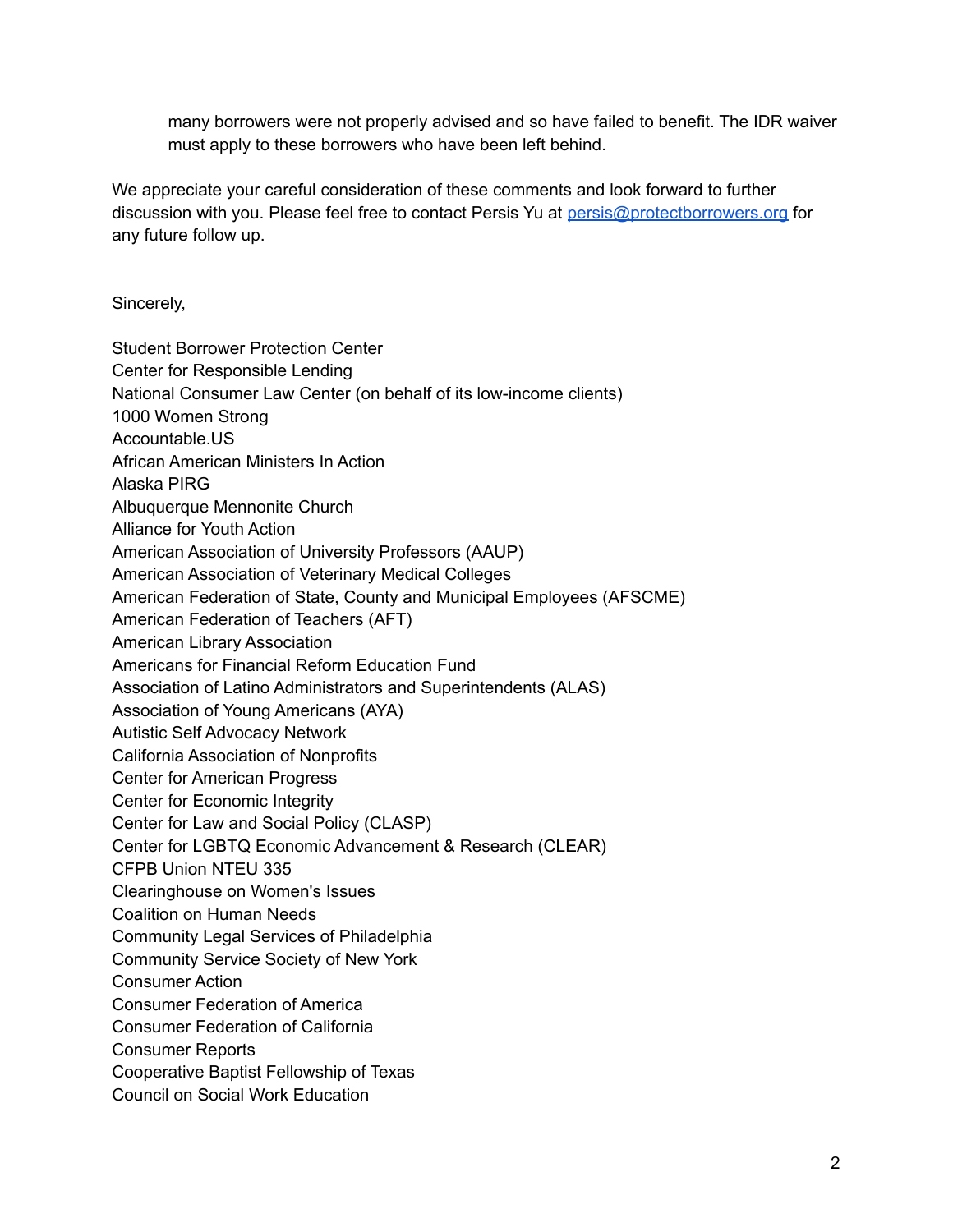Debt-Free MD, Inc. (Maryland) Dr. N. Joyce Payne Center for Social Justice Economic Mobility Pathways (EMPath) Empire Justice Center Equal Justice Works **Fosterus** Hildreth Institute Hip Hop Caucus Hispanic Federation Housing and Economic Rights Advocates International Brotherhood of Teamsters International Federation of Professional and Technical Engineers (IFPTE) Jobs With Justice Legal Action Chicago Loan Repayment Assistance Program of Minnesota Louisiana Budget Project Maine Center for Economic Policy Media Voices Mississippi Association of Educators Mobilization for Justice National Association of Consumer Advocates National Association of Graduate Professional Students (NAGPS) National Association of School Psychologists National Association of Social Workers National Association of Social Workers – Connecticut Chapter National Association of Social Workers – Maine Chapter National Association of Social Workers – New Hampshire Chapter National Association of Social Workers – New Jersey Chapter National Association of Social Workers – New Mexico Chapter National Association of Social Workers – Ohio Chapter National Association of Social Workers – Oklahoma Chapter National Association of Social Workers – Pennsylvania Chapter National Association of Social Workers – Texas Chapter National Association of Social Workers – Vermont Chapters National Association of Social Workers – West Virginia Chapter National Education Association (NEA) National League for Nursing National Urban League National Young Farmers Coalition NAVIGATE STUDENT LOANS New America Higher Education Program New Era Colorado New Hampshire Youth Movement New Jersey Citizen Action